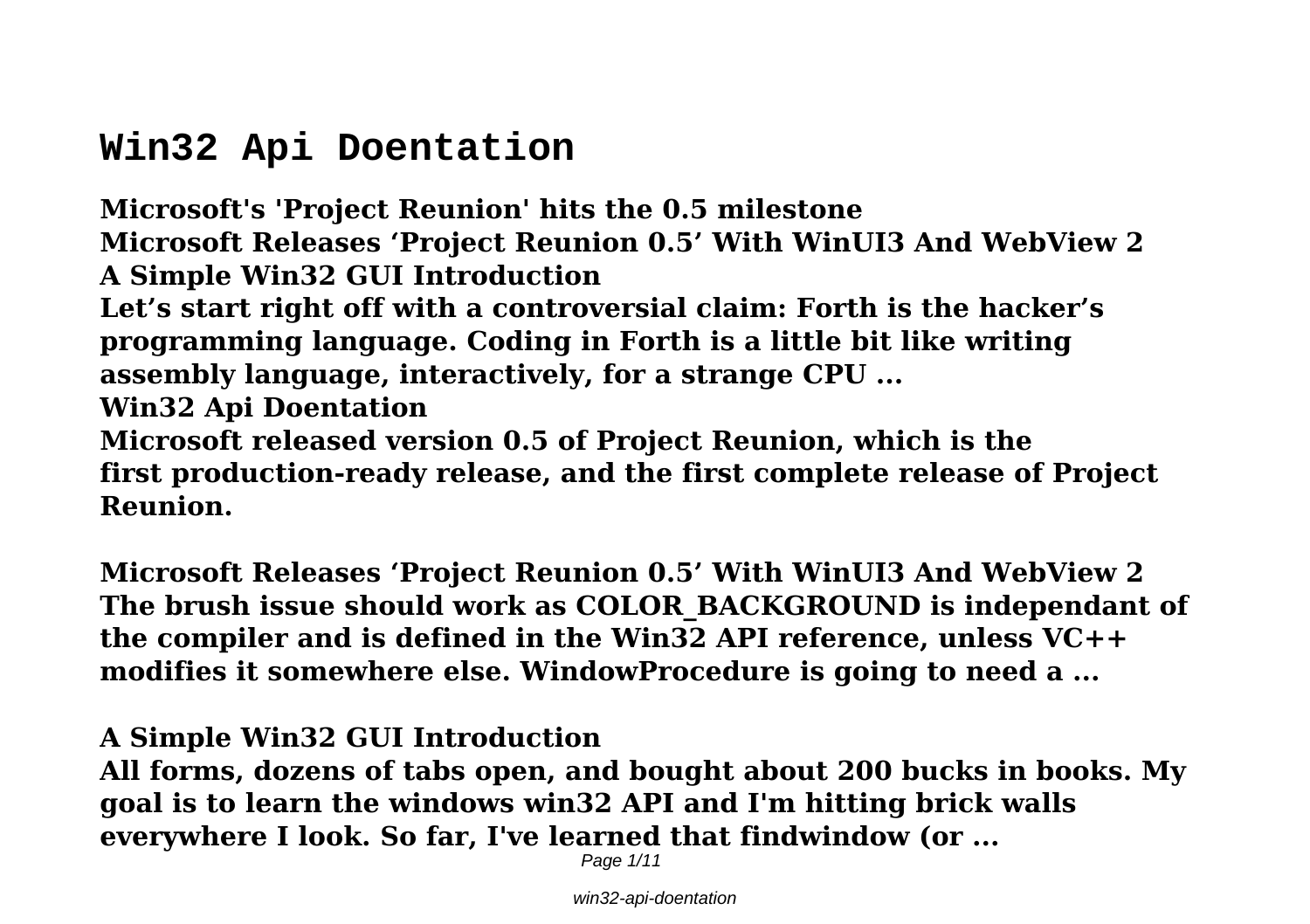**C and DLLS or API Calls or Examples of using DLLs Instructions for getting started with Project Reunion can be found at docs.microsoft.com ... including desktop APIs, Win32 APIs, and Universal Windows Platform APIs, and provide APIs and tools ...**

**Microsoft's Windows API unification project moves forward Read More Microsoft is making slow but steady progress toward bridging the Win32 and Universal Windows ... the team explains in its README documentation on GitHub. "As your app uses more Project ...**

**Microsoft's 'Project Reunion' hits the 0.5 milestone At last year's Build, Microsoft announced Project Reunion, its latest attempt to bring the Universal Windows Platform (UWP) and Win32 apps together by decoupling APIs from the operating system ...**

**Microsoft's Project Reunion 0.5 is now available with WinUI 3 and WebView 2 APIs are application programming interfaces that are used to allow application components to communicate with each other, execute functions or exchange data. With development teams under ...**

Page 2/11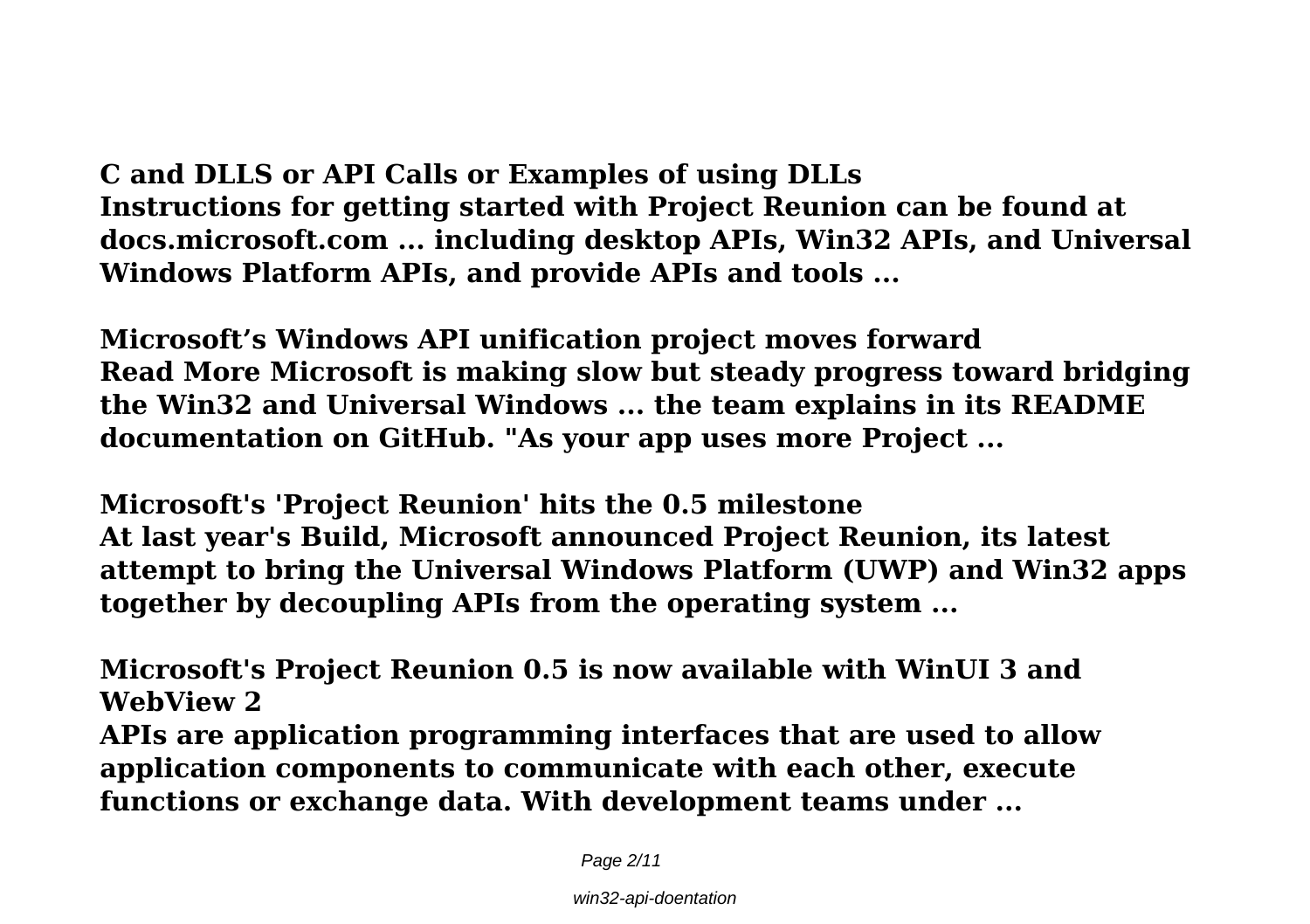### **API Development and API Management explained Let's start right off with a controversial claim: Forth is the hacker's programming language. Coding in Forth is a little bit like writing assembly language, interactively, for a strange CPU ...**

**Forth: The Hacker's Language**

**APIs will be available in WinRT for .NET applications and as native C for C++/Win32. Currently ... with installation instructions and links to documentation, as well as community access to ...**

**Microsoft inches closer to unified Windows SDK The Win32 API (used for what is often called "classic Windows desktop**

**development") was the original C/C++ platform for native Windows apps, providing close-to-the-metal performance with direct access ...**

**Windows Community Toolkit Gets .NET Standard MVVM Library Earlier this week, Microsoft released Project Reunion 0.5 Preview, a set of developer components and tools that unifies access to existing Win32 and UWP APIs under a single API layer, decoupled ...**

**Microsoft Releases Project Reunion 0.5 Preview [Masato Kinugawa] found a series of bugs that, when strung together,**

Page 3/11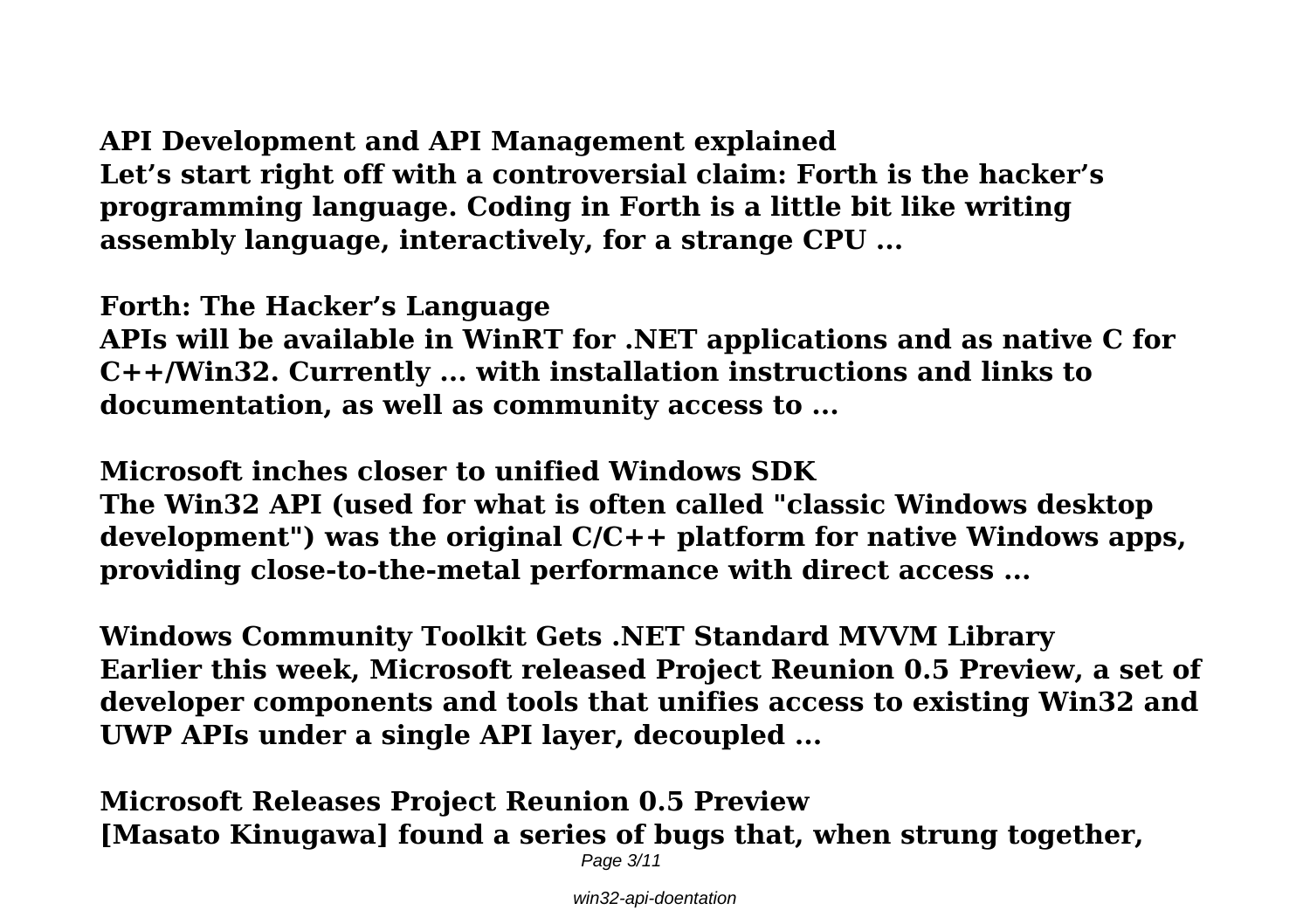**allowed remote code execution in the Discord desktop app. Discord's desktop application is an Electron powered app, meaning ...**

**This Week In Security: Discord, Chromium, And WordPress Forced Updates**

**Universal apps have their title bars hidden while regular Win32 programs still show their ... great is if Windows 10's Cortana had the same APIs that Windows 10 Mobile has for allowing 3rd ...**

**Windows 10 Review: one OS to rule them all Signal has seen millions of new users flock to its app over the last few months, but is it safe? We … ...**

**Tech News Microsoft is making slow but steady progress toward bridging the Win32 and Universal Windows ... Platform," the team explains in their README documentation on GitHub. "As your app uses more ...**

#### **Tech News**

The brush issue should work as COLOR\_BACKGROUND is independant of the compiler and is defined in the Win32 API reference, unless VC++ modifies it somewhere else.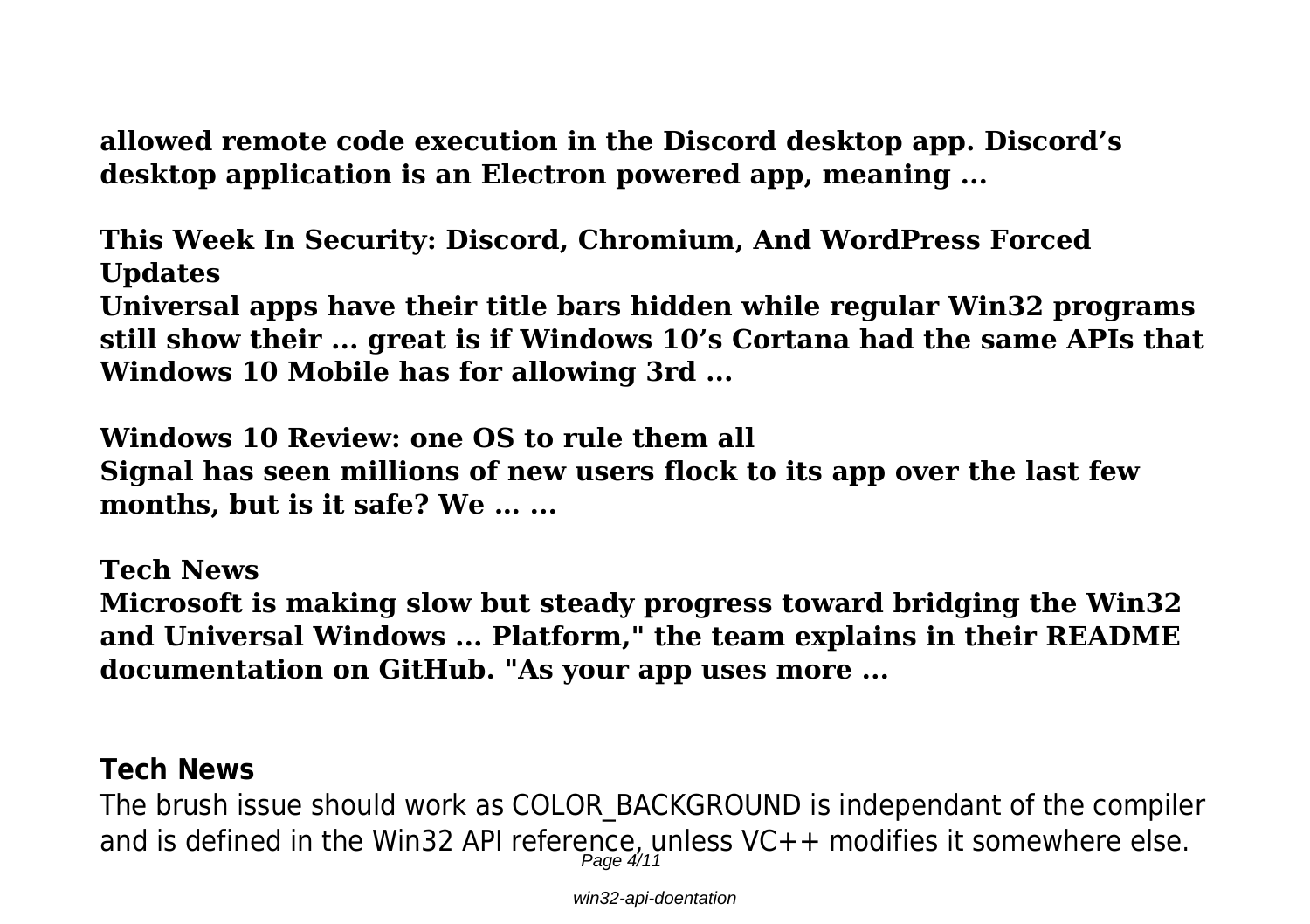WindowProcedure is going to need a ...

Signal has seen millions of new users flock to its app over the last few months, but is it safe? We  $\ldots$ 

Earlier this week, Microsoft released Project Reunion 0.5 Preview, a set of developer components and tools that unifies access to existing Win32 and UWP APIs under a single API layer, decoupled ...

C and DLLS or API Calls or Examples of using DLLs

Windows Community Toolkit Gets .NET Standard MVVM Library

The Win32 API (used for what is often called "classic Windows desktop development") was the original C/C++ platform for native Windows apps, providing close-to-the-metal performance with direct access ...

[Masato Kinugawa] found a series of bugs that, when strung together, allowed remote code execution in the Discord desktop app. Discord's desktop application is an Electron powered app, meaning ...

Universal apps have their title bars hidden while regular Win32 programs still show their ... great is if Windows 10's Cortana had the same APIs that Windows 10 Mobile has for allowing 3rd ...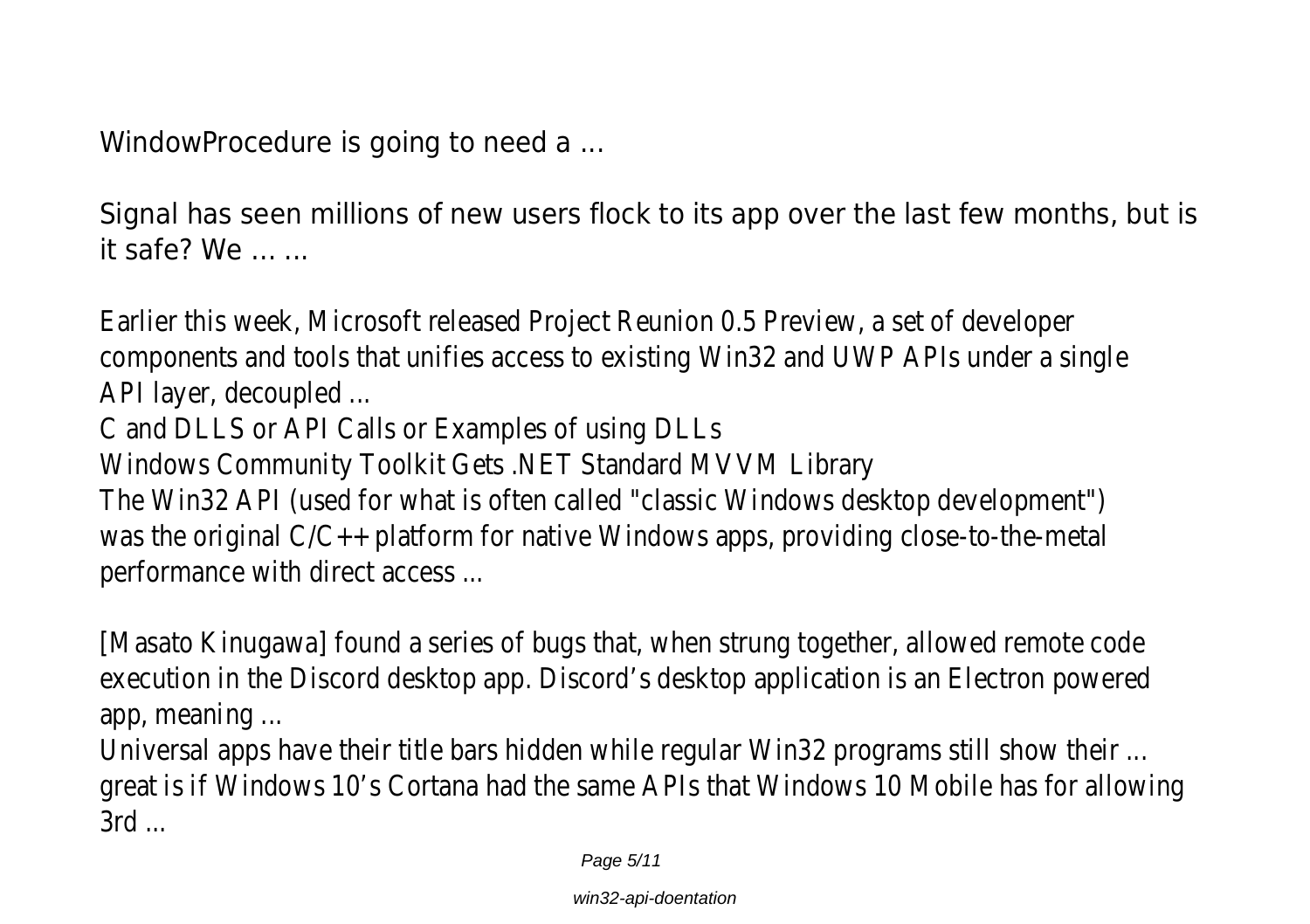APIs are application programming interfaces that are used to allow application components to communicate with each other, execute functions or exchange data. With development teams under ...

API Development and API Management explained

At last year's Build, Microsoft announced Project Reunion, its latest attempt to bring the Universal Windows Platform (UWP) and Win32 apps together by decoupling APIs from the operating system ...

## **Win32 Api Doentation**

Microsoft released version 0.5 of Project Reunion, which is the first production-ready release, and the first complete release of Project Reunion.

## **Microsoft Releases 'Project Reunion 0.5' With WinUI3 And WebView 2**

The brush issue should work as COLOR\_BACKGROUND is independant of the compiler and is defined in the Win32 API reference, unless VC++ modifies it somewhere else. WindowProcedure is going to need a ...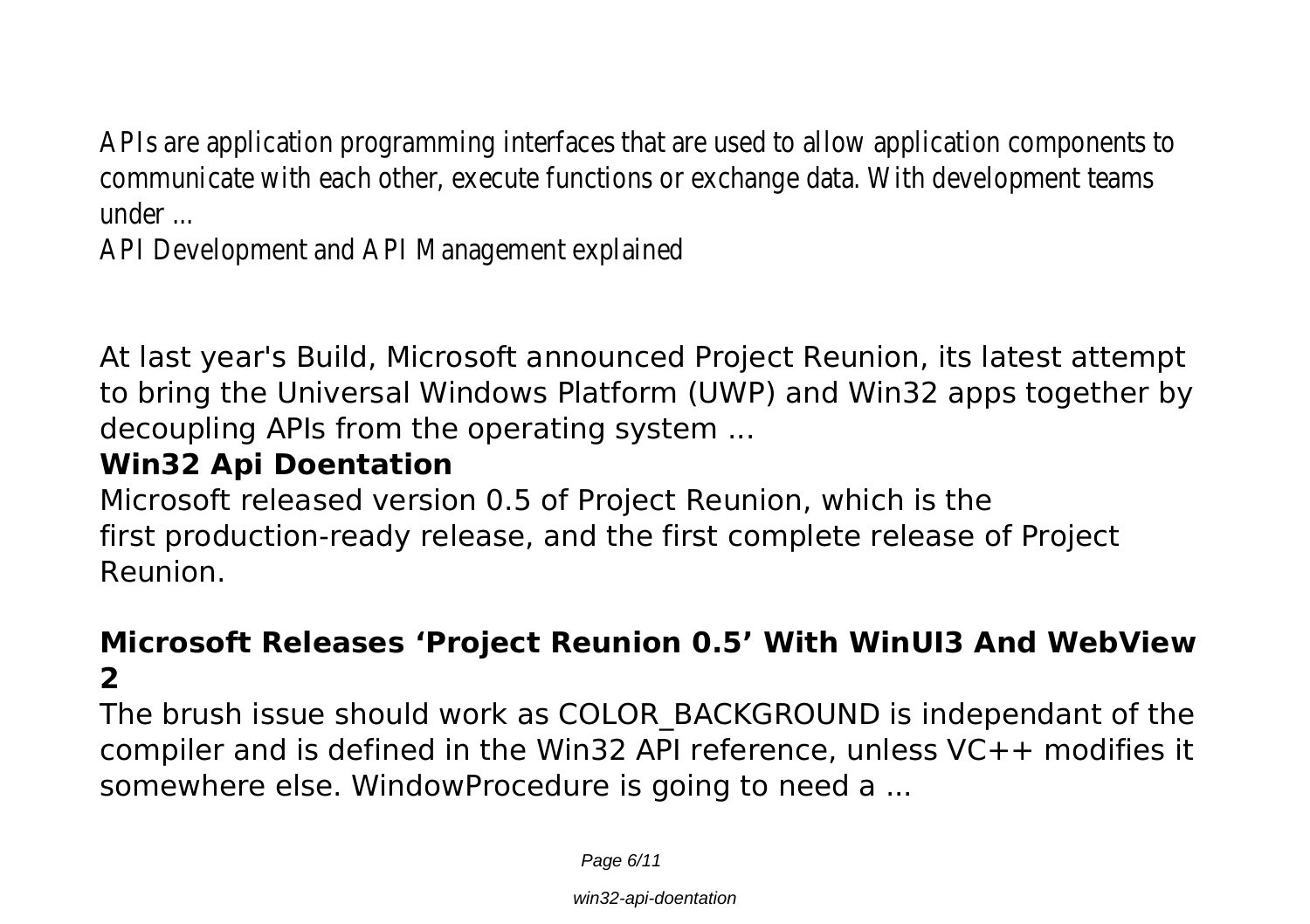## **A Simple Win32 GUI Introduction**

All forms, dozens of tabs open, and bought about 200 bucks in books. My goal is to learn the windows win32 API and I'm hitting brick walls everywhere I look. So far, I've learned that findwindow (or ...

### **C and DLLS or API Calls or Examples of using DLLs**

Instructions for getting started with Project Reunion can be found at docs.microsoft.com ... including desktop APIs, Win32 APIs, and Universal Windows Platform APIs, and provide APIs and tools ...

### **Microsoft's Windows API unification project moves forward**

Read More Microsoft is making slow but steady progress toward bridging the Win32 and Universal Windows ... the team explains in its README documentation on GitHub. "As your app uses more Project ...

### **Microsoft's 'Project Reunion' hits the 0.5 milestone**

At last year's Build, Microsoft announced Project Reunion, its latest attempt to bring the Universal Windows Platform (UWP) and Win32 apps together by decoupling APIs from the operating system ...

Page 7/11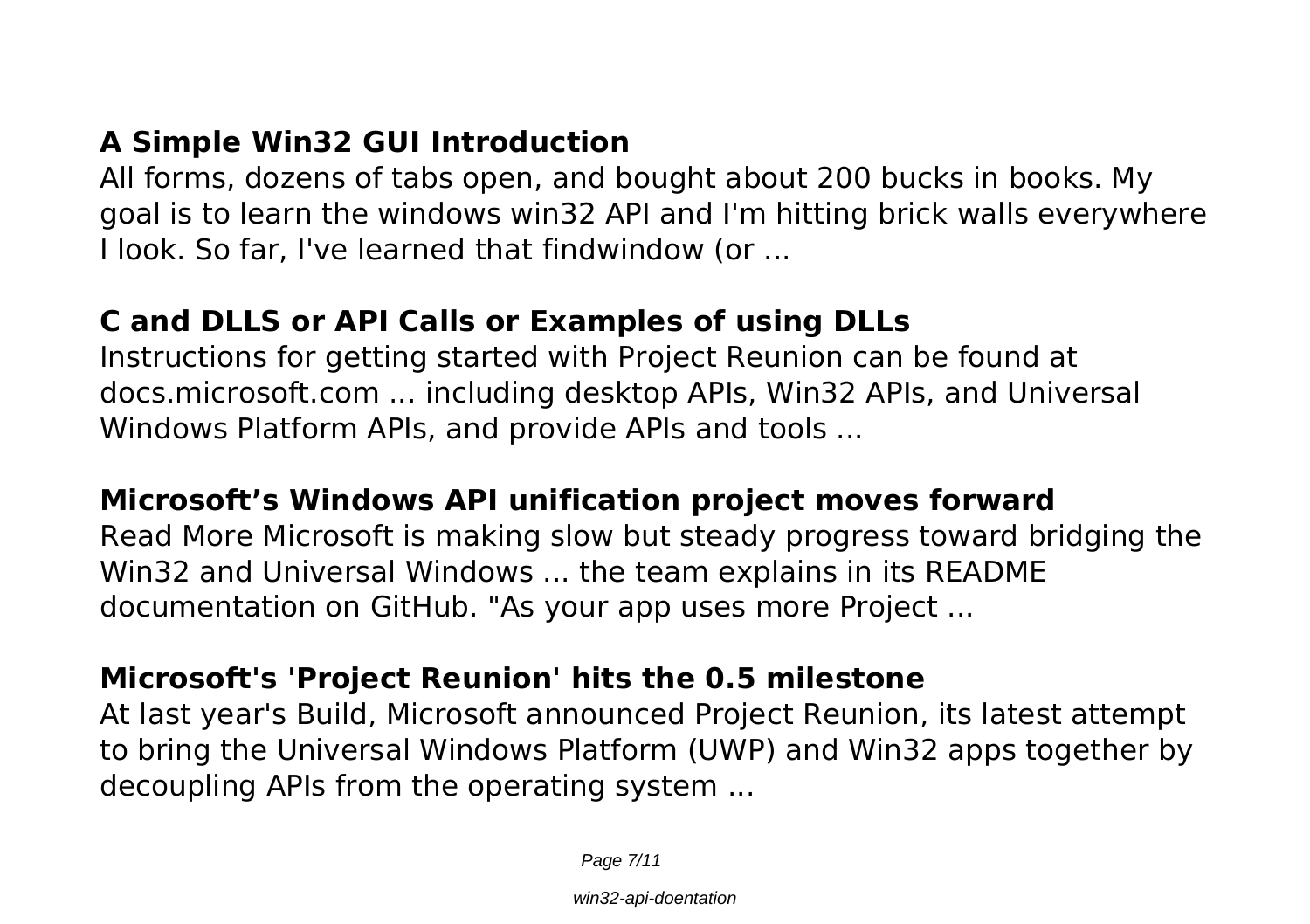## **Microsoft's Project Reunion 0.5 is now available with WinUI 3 and WebView 2**

APIs are application programming interfaces that are used to allow application components to communicate with each other, execute functions or exchange data. With development teams under ...

### **API Development and API Management explained**

Let's start right off with a controversial claim: Forth is the hacker's programming language. Coding in Forth is a little bit like writing assembly language, interactively, for a strange CPU ...

### **Forth: The Hacker's Language**

APIs will be available in WinRT for .NET applications and as native C for C++/Win32. Currently ... with installation instructions and links to documentation, as well as community access to ...

## **Microsoft inches closer to unified Windows SDK**

The Win32 API (used for what is often called "classic Windows desktop development") was the original  $C/C++$  platform for native Windows apps, providing close-to-the-metal performance with direct access ...

Page 8/11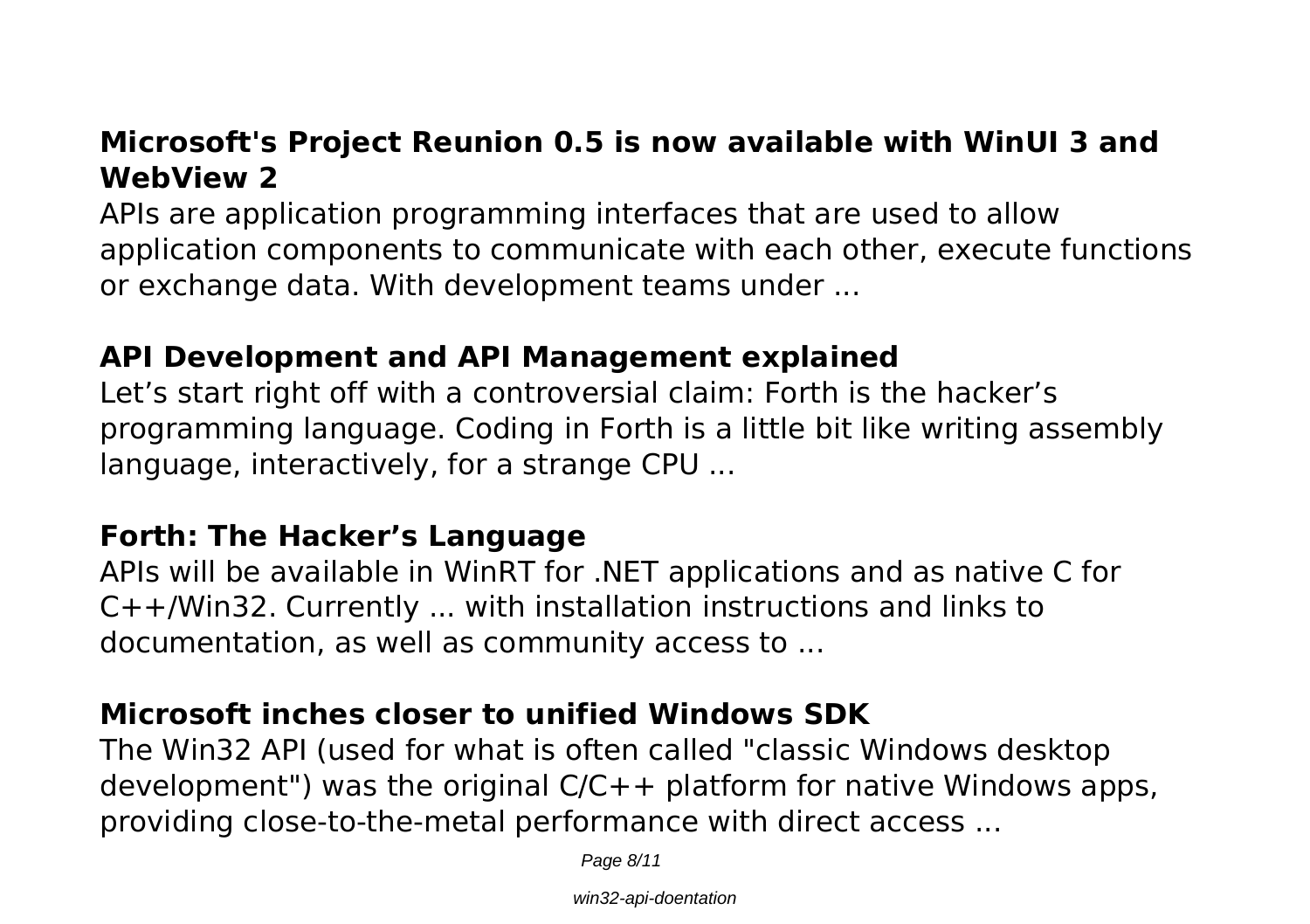### **Windows Community Toolkit Gets .NET Standard MVVM Library**

Earlier this week, Microsoft released Project Reunion 0.5 Preview, a set of developer components and tools that unifies access to existing Win32 and UWP APIs under a single API layer, decoupled ...

#### **Microsoft Releases Project Reunion 0.5 Preview**

[Masato Kinugawa] found a series of bugs that, when strung together, allowed remote code execution in the Discord desktop app. Discord's desktop application is an Electron powered app, meaning ...

### **This Week In Security: Discord, Chromium, And WordPress Forced Updates**

Universal apps have their title bars hidden while regular Win32 programs still show their ... great is if Windows 10's Cortana had the same APIs that Windows 10 Mobile has for allowing 3rd ...

### **Windows 10 Review: one OS to rule them all**

Signal has seen millions of new users flock to its app over the last few months, but is it safe? We … ...

Page 9/11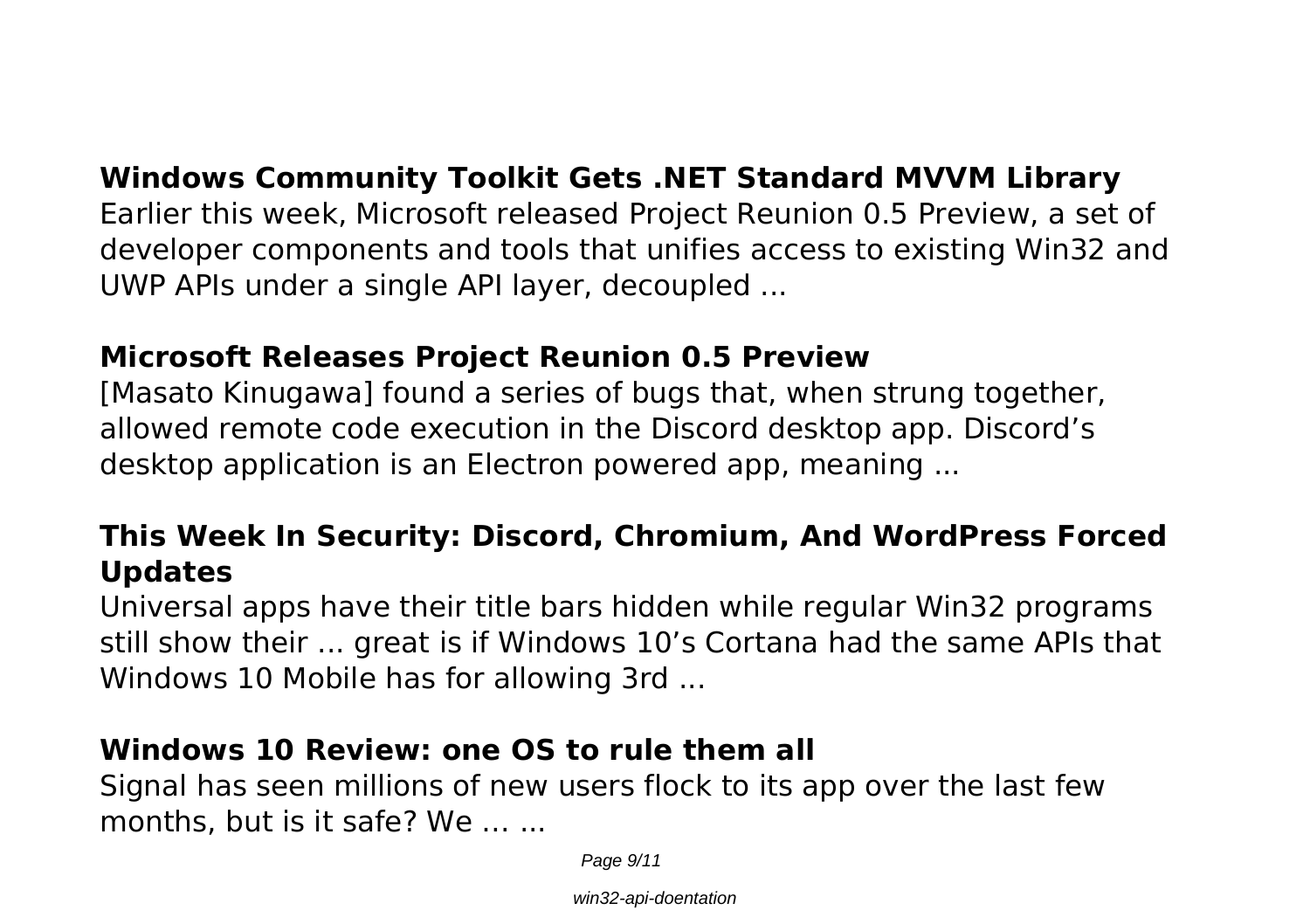#### **Tech News**

Microsoft is making slow but steady progress toward bridging the Win32 and Universal Windows ... Platform," the team explains in their README documentation on GitHub. "As your app uses more ...

#### **Microsoft Releases Project Reunion 0.5 Preview**

**Win32 Api Doentation**

**Microsoft is making slow but steady progress toward bridging the Win32 and Universal Windows ... Platform," the team explains in their README documentation on GitHub. "As your app uses more ... This Week In Security: Discord, Chromium, And WordPress Forced Updates Microsoft released version 0.5 of Project Reunion, which is the**

**first production-ready release, and the first complete release of Project Reunion.**

**Microsoft's Windows API unification project moves forward Microsoft inches closer to unified Windows SDK** APIs will be available in WinRT for .NET applications and as

Page 10/11